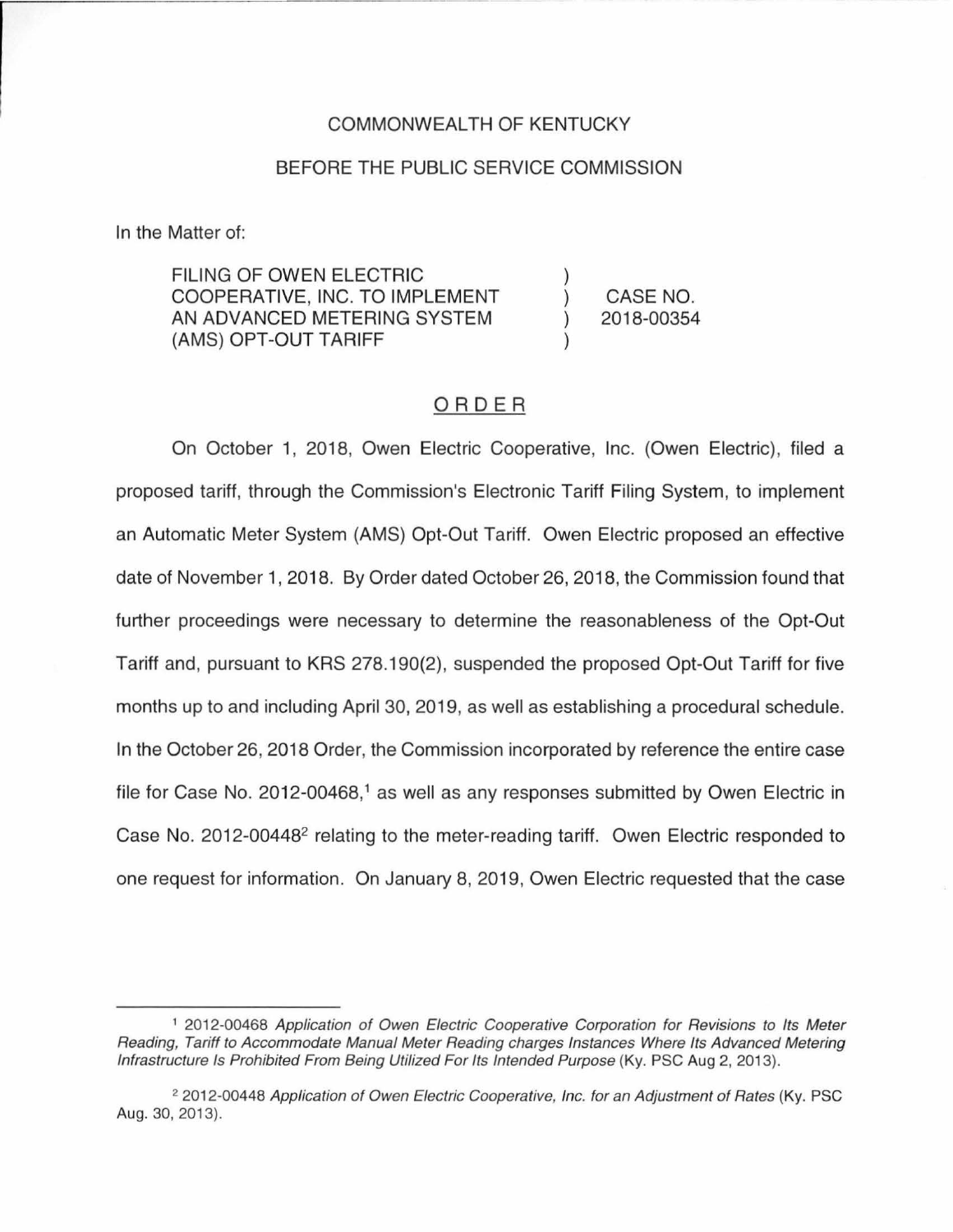be submitted for a decision based on the existing record without a hearing. There are no intervenors in this preceding.

### **DISCUSSION**

In Case No. 2012-00468, Owen Electric proposed revisions to its meter reading tariff that would have allowed it to charge manual meter reading fees in instances in which its Advanced Metering Infrastructure was prohibited from being utilized. The record in Case No. 2012-00468 was later incorporated into the record of Case No. 2012-00448.<sup>3</sup> On August 2, 2013, at Owen Electric's request, the Commission issued an Order allowing the withdrawal of the application filed in Case No. 2012-00468. Ordering paragraph 3 of that Order stated "Owen shall have the option to submit a future application for Revision to Its Meter Reading Tariff similar to that contained in Case No. 2012-00468 and the entire case file for Case No. 2012-00468, as well as any responses submitted by Owen in Case No. 2012-00448 that relate to this tariff, shall be incorporated by reference."

Under the proposed tariff, Owen Electric's Members (Members) can request that Owen Electric replace their communicating meter with a non-communicating meter. Subsequent to the meter exchange, Owen Electric will manually read the meter and then follow with monthly meter readings. Owen Electric states that the employee time for the meter exchange, and each monthly meter reading and Member account billing and collection service is similar to the employee time identified in Case No. 2008-001544 for

<sup>&</sup>lt;sup>3</sup> 2012-00468 Application of Owen Electric Cooperative Corporation for Revisions to Its Meter Reading, Tariff to Accommodate Manual Meter Reading charges Instances Where Its Advanced Metering Infrastructure Is Prohibited From Being Utilized For Its Intended Purpose (Ky. PSC Aug 2, 2013) at 3.

<sup>4</sup>2008-000154 Application of Owen Electric Cooperative, Inc. for Adjustment of Rates (KY. PSC June 25, 2009).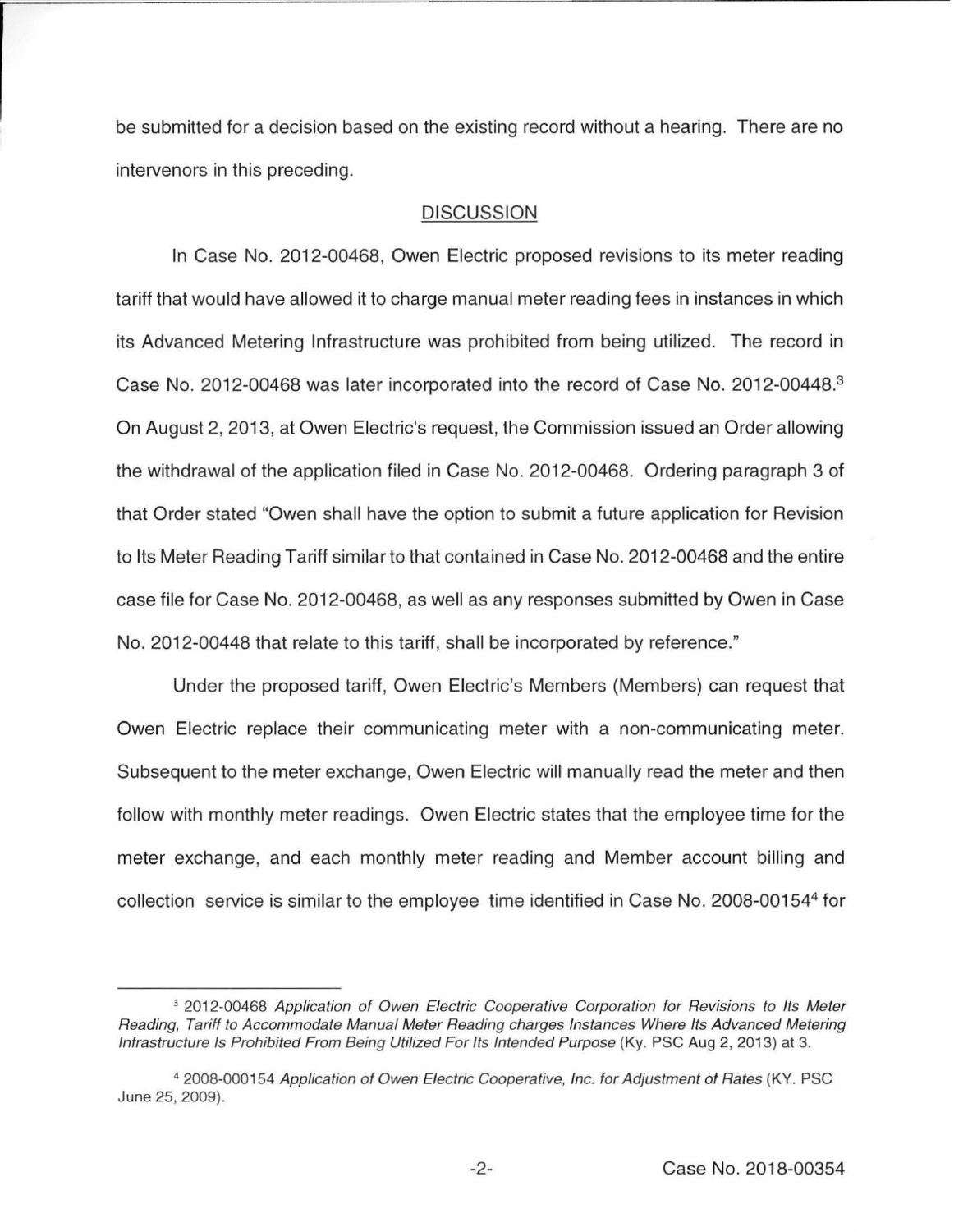disconnect or reconnect charges. In that case, Owen Electric justified \$36.53 for each service but requested to implement a charge of \$30, which was approved by the Commission. 5 Owen Electric states that like disconnection or reconnection services, the services associated with the AMS Opt-Out will similarly require a field service representative to visit the Member's meter location to enter account information into Owen Electric's electronic metering and accounting system. Each service also requires that a member service representative record multiple transactions to the Member's electronic account.<sup>6</sup> Due to these similar costs, Owen Electric proposes an initial set-up fee of \$30 and a recurring monthly fee of \$30.

Owen states that the proposed AMS Opt-Out Tariff is not available to a Member who receives service through an instrument rated meter or who is subject to Off-Peak Marketing, Time of Day, Prepay Metering, Net Metering, Cogeneration, Interruptible Service, or Demand-Side Management - Direct Load Control as each of these programs require an AMS meter.<sup>7</sup> Those members who choose to opt-out must fill out an opt-out enrollment form that provides a comparison of AMS and AMS opt-out, including all fees.<sup>8</sup>

Based on the evidence of record and being otherwise sufficiently advised, the Commission finds that Owen's proposed AMS Opt-Out Tariff will allow customers who object to a communicating meter to have the option to receive service through a non-

<sup>&</sup>lt;sup>5</sup> These fees were established in Case No. 2008-00154 Application of Owen Electric Cooperative, Inc. for Adjustment of Rates (KY. PSC June 25, 2009).

<sup>&</sup>lt;sup>6</sup> Owen Opt-Out Tariff Filing, Exhibit 2, page 1.

<sup>&</sup>lt;sup>7</sup> Id, Cover Letter.

 $B$  *Id*, Exhibit 5.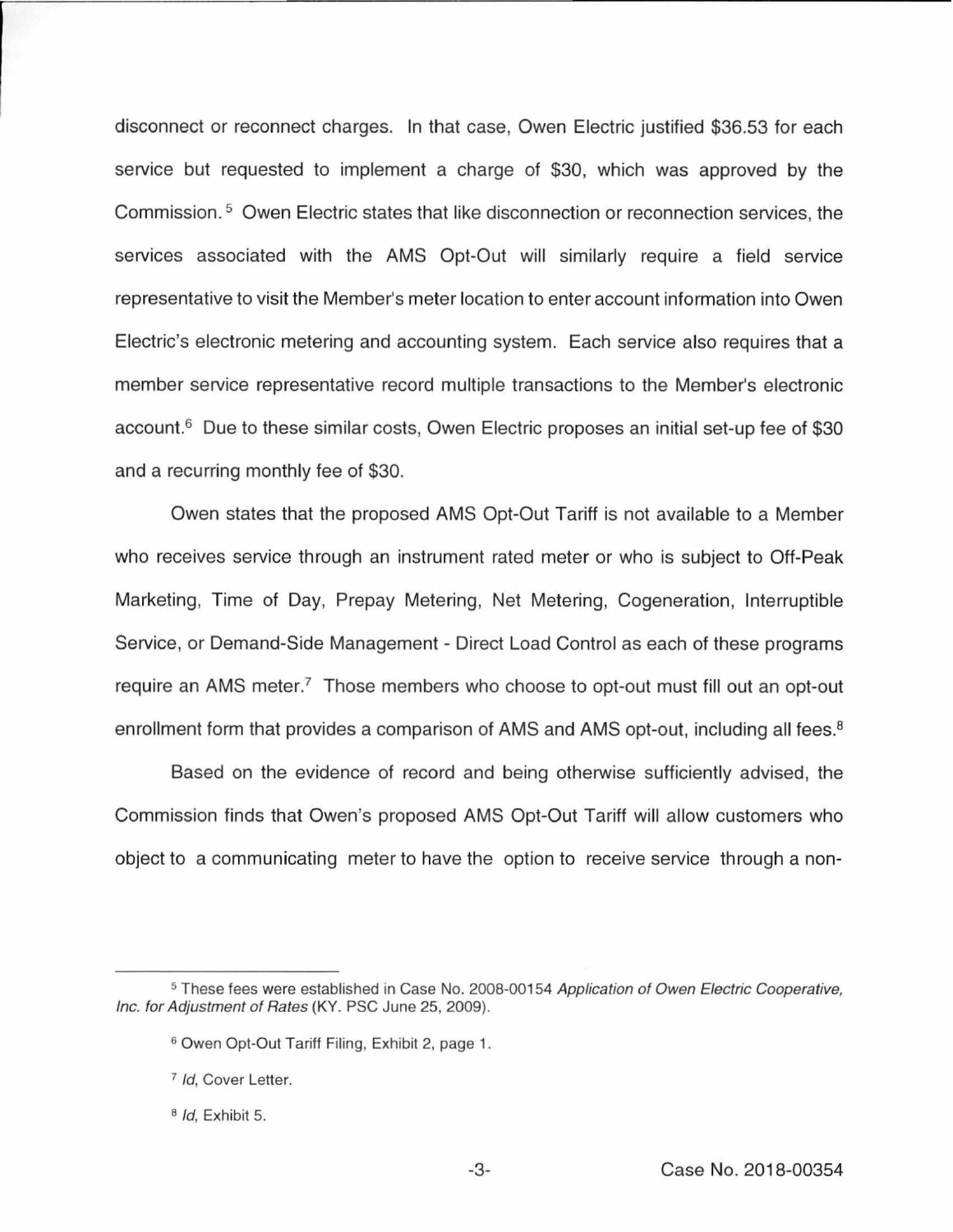communicating meter at a charge equal to the current disconnect or reconnect charge. The Commission finds that this proposed tariff is reasonable and should be approved.

IT IS THEREFORE ORDERED that

1. The proposed AMS Opt-Out tariff and the rates set forth in the Appendix to this Order are approved as of the date of this Order.

2. Within 20 days of the date of this Order, Owen Electric shall, using the Commission's Electronic Tariff Filing System, file a revised tariff sheet setting out the rates set forth in the Appendix to this Order and reflecting that they were approved pursuant to this Order.

3. This case is hereby closed and will be removed from the Commission's docket.

-4- Case No. 2018-00354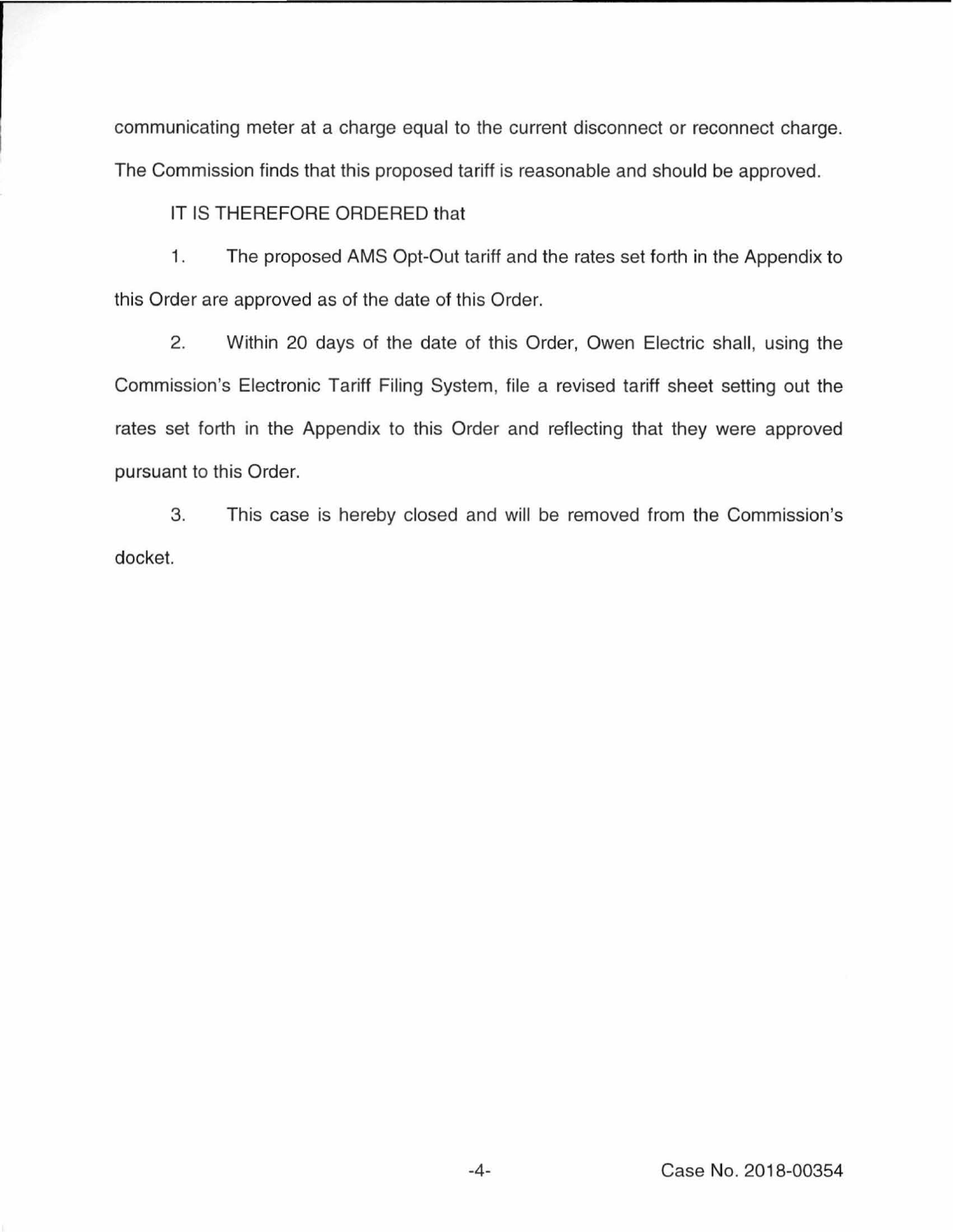By the Commission



ATTEST:

Leven R. Purson

Executive Director

Case No. 2018-00354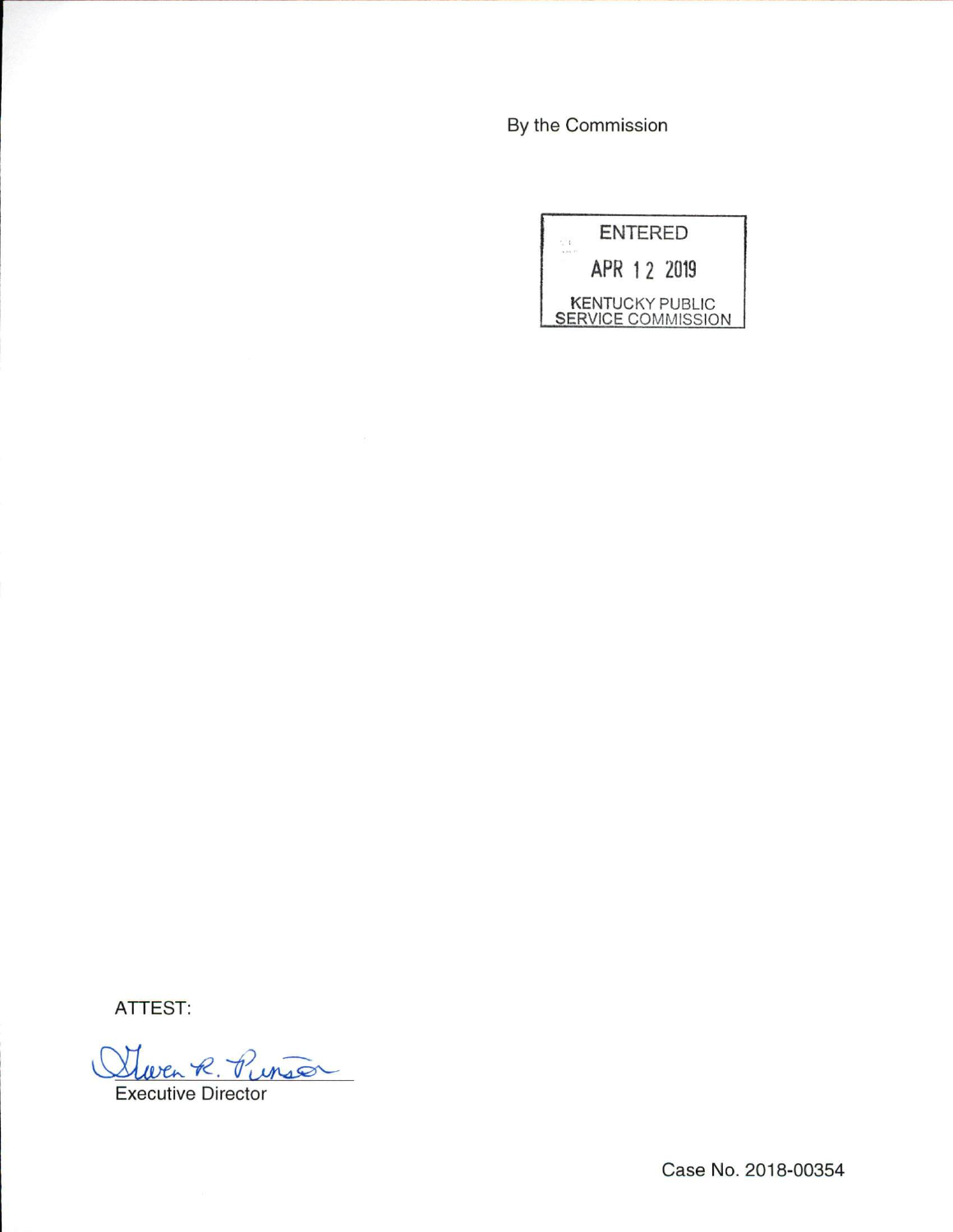## APPENDIX

# APPENDIX TO AN ORDER OF THE KENTUCKY PUBLIC SERVICE COMMISSION IN CASE NO. 2018-00354 DATED **APR 1 2 2019**

The following rates and charges are prescribed for the customers in the area served by Owen Electric Cooperative, Inc. All other rates and charges not specifically mentioned herein shall remain the same as those in effect under the authority of the Commission prior to the effective date of this Order.

## Advanced Metering System (AMS) Opt-Out Tariff

Non-recurring Initial Set-up Charge, Billed Upon Meter Exchange \$30.00 Recurring Monthly Fee, Due Simultaneous with Monthly Usage Fees: \$30.00